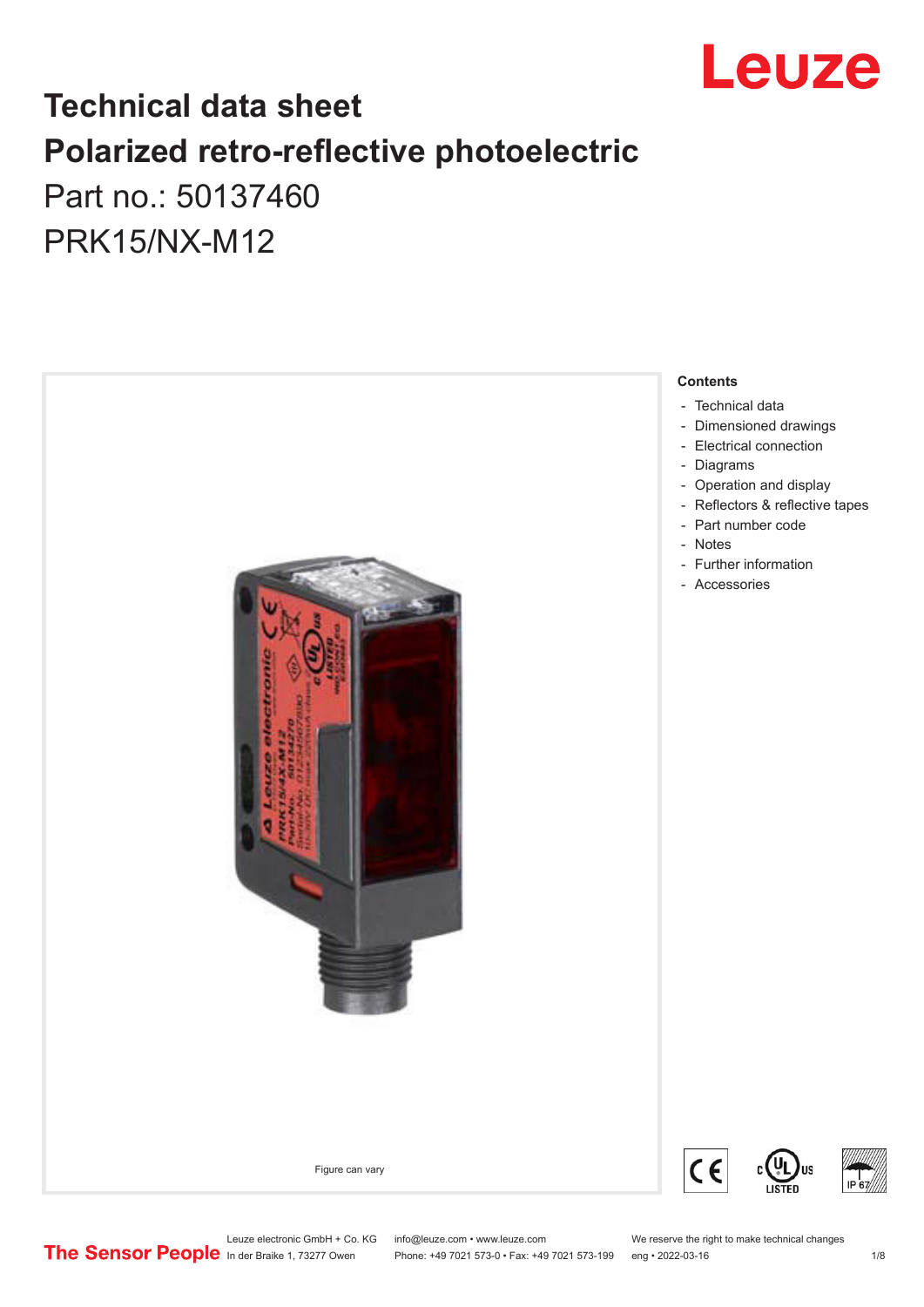## <span id="page-1-0"></span>**Technical data**

# Leuze

#### **Basic data**

|        | <b>Dasic data</b>                              |                                              |  |
|--------|------------------------------------------------|----------------------------------------------|--|
| Series |                                                | 15                                           |  |
|        | <b>Operating principle</b>                     | Reflection principle                         |  |
|        | <b>Optical data</b>                            |                                              |  |
|        | <b>Operating range</b>                         | Guaranteed operating range                   |  |
|        | <b>Operating range</b>                         | $0.058$ m, With reflector $TK(S)$<br>100x100 |  |
|        | <b>Operating range limit</b>                   | Typical operating range                      |  |
|        | <b>Operating range limit</b>                   | $0.0510$ m, With reflector TK(S)<br>100x100  |  |
|        | <b>Light source</b>                            | LED, Red                                     |  |
|        | Wavelength                                     | 640 nm                                       |  |
|        | <b>Transmitted-signal shape</b>                | Pulsed                                       |  |
|        | LED group                                      | Exempt group (in acc. with EN 62471)         |  |
|        | <b>Electrical data</b>                         |                                              |  |
|        | <b>Protective circuit</b>                      | Polarity reversal protection                 |  |
|        |                                                | Short circuit protected                      |  |
|        |                                                |                                              |  |
|        | Performance data                               |                                              |  |
|        | Supply voltage $U_{B}$                         | 10  30 V, DC, Incl. residual ripple          |  |
|        | <b>Residual ripple</b>                         | 0  15 %, From $U_{\rm B}$                    |  |
|        | <b>Open-circuit current</b>                    | $020$ mA                                     |  |
|        | Outputs                                        |                                              |  |
|        | Number of digital switching outputs 1 Piece(s) |                                              |  |
|        |                                                |                                              |  |
|        | <b>Switching outputs</b>                       |                                              |  |
|        | <b>Voltage type</b>                            | DC                                           |  |
|        | Switching current, max.                        | 100 mA                                       |  |
|        | <b>Switching voltage</b>                       | high: ≥( $U_p$ -2.5V)                        |  |
|        |                                                | low: $\leq$ 2.5V                             |  |
|        | <b>Switching output 1</b>                      |                                              |  |
|        | <b>Assignment</b>                              | Connection 1, pin 4                          |  |
|        | <b>Switching element</b>                       | Transistor, NPN                              |  |
|        | <b>Switching principle</b>                     | Dark switching                               |  |
|        | <b>Timing</b>                                  |                                              |  |
|        | <b>Switching frequency</b>                     | 500 Hz                                       |  |
|        | <b>Response time</b>                           | 1 <sub>ms</sub>                              |  |
|        | Readiness delay                                | 300 ms                                       |  |
|        | <b>Connection</b>                              |                                              |  |
|        |                                                |                                              |  |
|        | <b>Connection 1</b>                            |                                              |  |
|        | <b>Function</b>                                | Signal OUT                                   |  |
|        |                                                | Voltage supply                               |  |
|        | Type of connection                             | Connector                                    |  |
|        | <b>Thread size</b>                             | M12                                          |  |
|        | Type                                           | Male                                         |  |

**Material** Plastic **No. of pins** 4 -pin **Encoding** A-coded

#### **Mechanical data**

| Dimension (W x H x L)          | 15 mm x 42.7 mm x 30 mm      |
|--------------------------------|------------------------------|
| <b>Housing material</b>        | Plastic                      |
| <b>Plastic housing</b>         | <b>ABS</b>                   |
| Lens cover material            | Plastic                      |
| Net weight                     | 15 <sub>g</sub>              |
| <b>Housing color</b>           | <b>Black</b>                 |
| Type of fastening              | Through-hole mounting        |
|                                | Via optional mounting device |
|                                |                              |
| <b>Operation and display</b>   |                              |
| Type of display                | LED                          |
| <b>Number of LEDs</b>          | 2 Piece(s)                   |
|                                |                              |
| <b>Environmental data</b>      |                              |
| Ambient temperature, operation | $-4060 °C$                   |
| Ambient temperature, storage   | $-40$ 70 °C                  |
|                                |                              |
| <b>Certifications</b>          |                              |
| Degree of protection           | IP 67                        |
| <b>Protection class</b>        | III                          |
| <b>Certifications</b>          | c UL US                      |
| <b>Standards applied</b>       | IEC 60947-5-2                |
|                                |                              |
| <b>Classification</b>          |                              |
| <b>Customs tariff number</b>   | 85365019                     |
| <b>ECLASS 5.1.4</b>            | 27270902                     |
| <b>ECLASS 8.0</b>              | 27270902                     |
| <b>ECLASS 9.0</b>              | 27270902                     |
| ECLASS 10.0                    | 27270902                     |
| <b>ECLASS 11.0</b>             | 27270902                     |
| <b>ECLASS 12.0</b>             | 27270902                     |
| <b>ETIM 5.0</b>                | EC002717                     |
| <b>ETIM 6.0</b>                | EC002717                     |
| <b>ETIM 7.0</b>                | EC002717                     |

Leuze electronic GmbH + Co. KG info@leuze.com • www.leuze.com We reserve the right to make technical changes ln der Braike 1, 73277 Owen Phone: +49 7021 573-0 • Fax: +49 7021 573-199 eng • 2022-03-16 2/8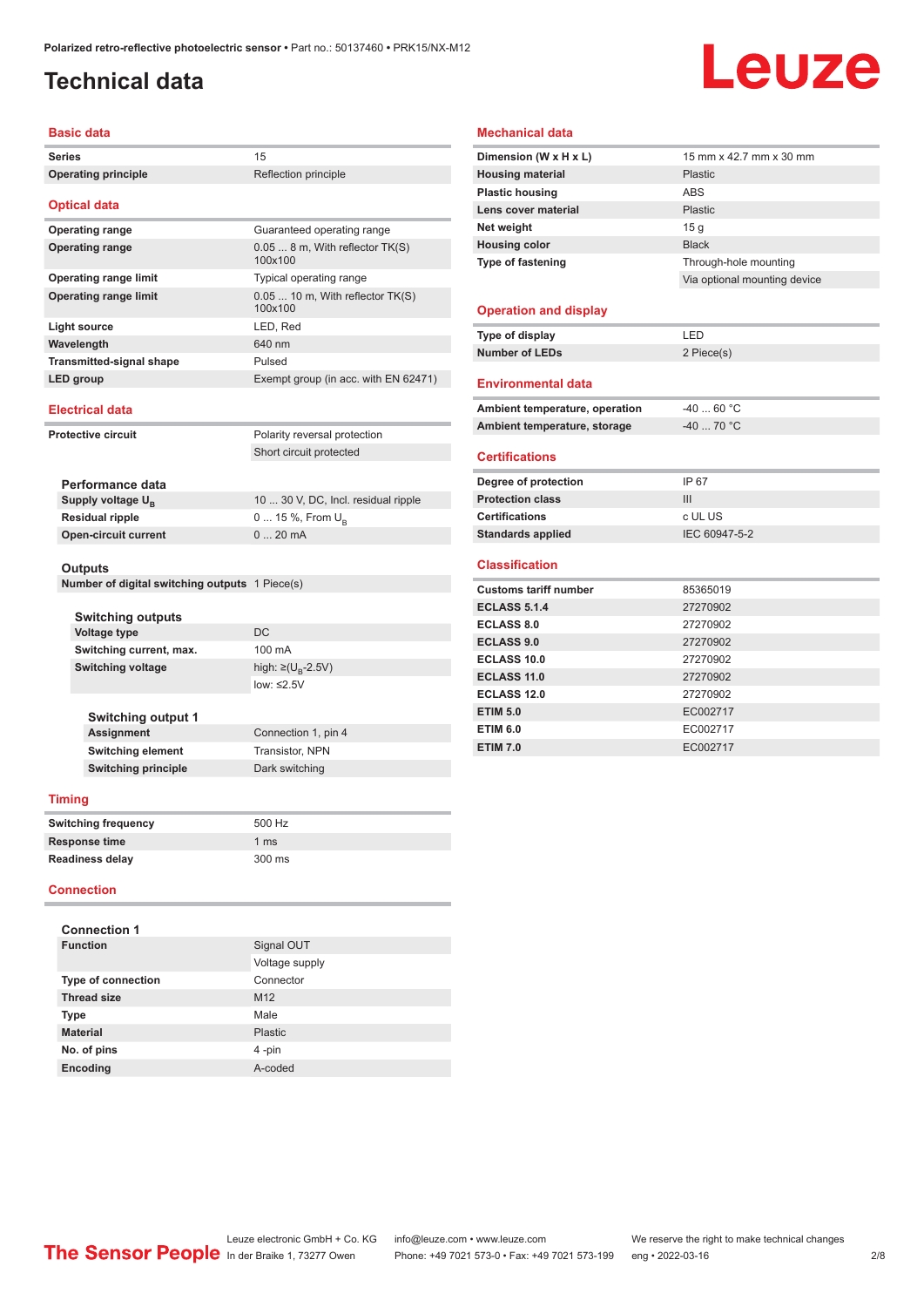### <span id="page-2-0"></span>**Dimensioned drawings**



All dimensions in millimeters



## **Electrical connection**

### **Connection 1**

| <b>Function</b>    | Signal OUT     |
|--------------------|----------------|
|                    | Voltage supply |
| Type of connection | Connector      |
| <b>Thread size</b> | M12            |
| <b>Type</b>        | Male           |
| <b>Material</b>    | Plastic        |
| No. of pins        | 4-pin          |
| Encoding           | A-coded        |

### **Pin Pin assignment**

|             | . .                  |
|-------------|----------------------|
| n           | n.c.                 |
| っ<br>$\sim$ | GND                  |
| л           | $O$ LIT <sub>1</sub> |

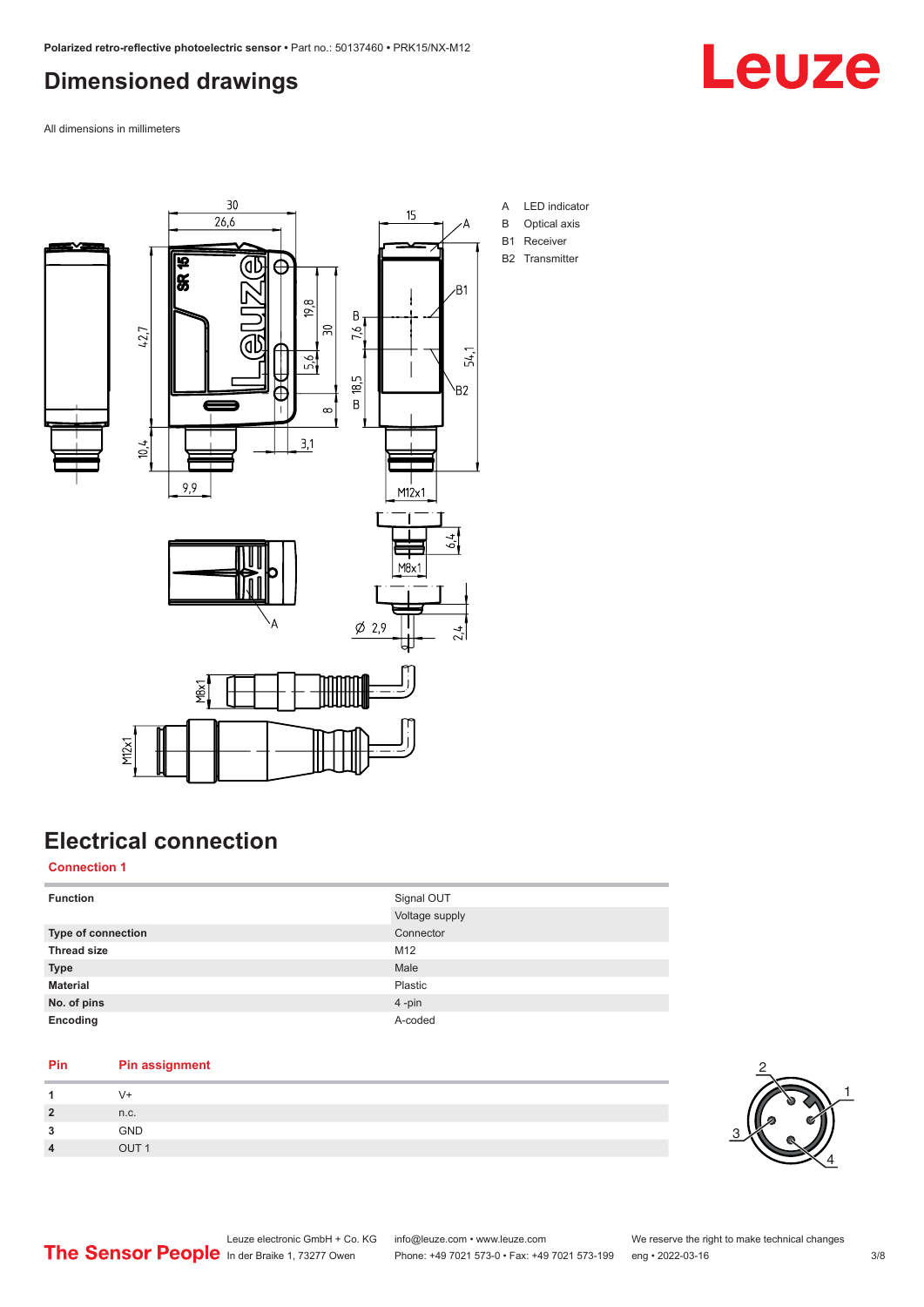### <span id="page-3-0"></span>**Diagrams**



Typ. function reserve



- x Reading field distance [mm]
- y Function reserve
- A TKS 100x100
- B TKS 40x60
- C TKS 20x40

### Typ. response behavior (TKS100x100)



### **Operation and display**

| <b>LED</b>     | <b>Display</b>           | <b>Meaning</b>                       |
|----------------|--------------------------|--------------------------------------|
|                | Green, continuous light  | Operational readiness                |
| $\overline{2}$ | Yellow, continuous light | Light path free                      |
|                | Yellow, flashing         | Light path free, no function reserve |

### **Reflectors & reflective tapes**

|                | Part no. | <b>Designation</b> | <b>Operating range</b><br><b>Operating range</b> | <b>Description</b>                                                                                                                                                                                                                     |
|----------------|----------|--------------------|--------------------------------------------------|----------------------------------------------------------------------------------------------------------------------------------------------------------------------------------------------------------------------------------------|
| $\overline{2}$ | 50117583 | MTKS 50x50.1       | 0.055m<br>0.056m                                 | Design: Rectangular<br>Triple reflector size: 1.2 mm<br>Reflective surface: 50 mm x 50 mm<br>Material: Plastic<br>Base material: Plastic<br>Chemical designation of the material: PMMA8N<br>Fastening: Through-hole mounting, Adhesive |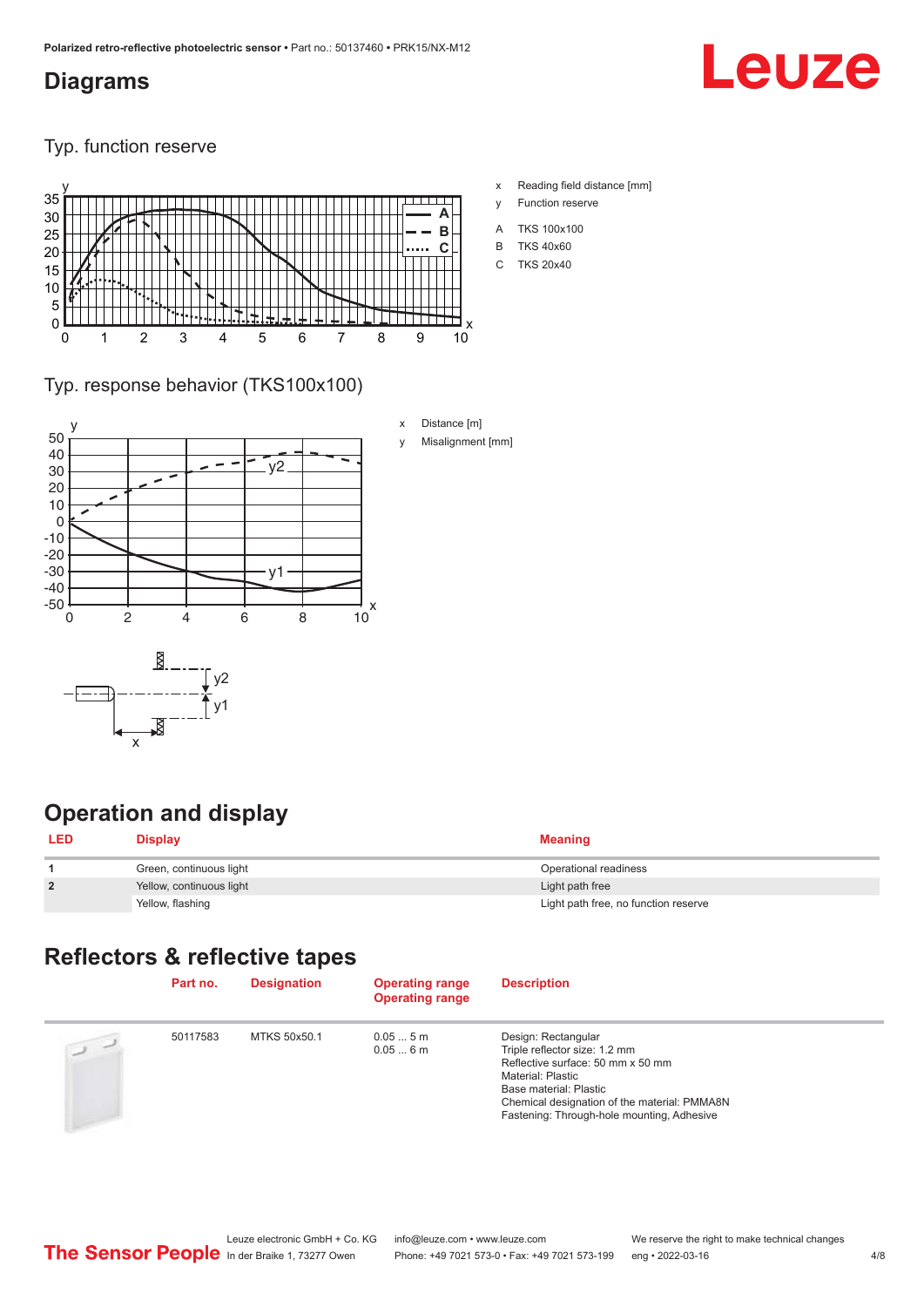### <span id="page-4-0"></span>**Reflectors & reflective tapes**

## Leuze

| Part no. | <b>Designation</b> | <b>Operating range</b><br><b>Operating range</b> | <b>Description</b>                                                                                                                                                                                                                          |
|----------|--------------------|--------------------------------------------------|---------------------------------------------------------------------------------------------------------------------------------------------------------------------------------------------------------------------------------------------|
| 50110192 | REF 6-A-50x50      | 0.083.5m<br>0.054m                               | Design: Rectangular<br>Triple reflector size: 0.3 mm<br>Reflective surface: 50 mm x 50 mm<br><b>Material: Plastic</b><br>Chemical designation of the material: PMMA<br>Fastening: Self-adhesive                                             |
| 50003192 | TK 100x100         | 0.058m<br>$0.0510$ m                             | Design: Rectangular<br>Triple reflector size: 4 mm<br>Reflective surface: 96 mm x 96 mm<br>Material: Plastic<br>Base material: Plastic<br>Chemical designation of the material: PMMA8N<br>Fastening: Rear side can be glued                 |
| 50022816 | <b>TKS 100X100</b> | 0.058m<br>$0.0510$ m                             | Design: Rectangular<br>Triple reflector size: 4 mm<br>Reflective surface: 96 mm x 96 mm<br><b>Material: Plastic</b><br>Base material: Plastic<br>Chemical designation of the material: PMMA8N<br>Fastening: Through-hole mounting, Adhesive |
| 50081283 | <b>TKS 20X40</b>   | $0.052.5$ m<br>0.053m                            | Design: Rectangular<br>Triple reflector size: 2.3 mm<br>Reflective surface: 16 mm x 38 mm<br>Material: Plastic<br>Base material: Plastic<br>Chemical designation of the material: PMMA8N<br>Fastening: Through-hole mounting, Adhesive      |
| 50040820 | <b>TKS 40X60</b>   | 0.054m<br>0.055m                                 | Design: Rectangular<br>Triple reflector size: 4 mm<br>Reflective surface: 37 mm x 56 mm<br><b>Material: Plastic</b><br>Base material: Plastic<br>Chemical designation of the material: PMMA8N<br>Fastening: Through-hole mounting, Adhesive |

### **Part number code**

Part designation: **AAA15d.EE/ ff-HH**

| AAA15 | Operating principle / construction<br>HT15: diffuse reflection sensor with background suppression<br>PRK15: retro-reflective photoelectric sensor with polarization filter<br>LS15: throughbeam photoelectric sensor transmitter<br>LE15: throughbeam photoelectric sensor receiver |
|-------|-------------------------------------------------------------------------------------------------------------------------------------------------------------------------------------------------------------------------------------------------------------------------------------|
| d     | Light type<br>n/a: red light<br>I: infrared light                                                                                                                                                                                                                                   |
| EE    | Equipment<br>1: adjustable range<br>D: Detection of stretch-wrapped objects                                                                                                                                                                                                         |
| ff    | Switching output / Function<br>2: NPN transistor output, light switching<br>N: NPN transistor output, dark switching<br>4: PNP transistor output, light switching<br>P: PNP transistor output, dark switching<br>X: pin not used                                                    |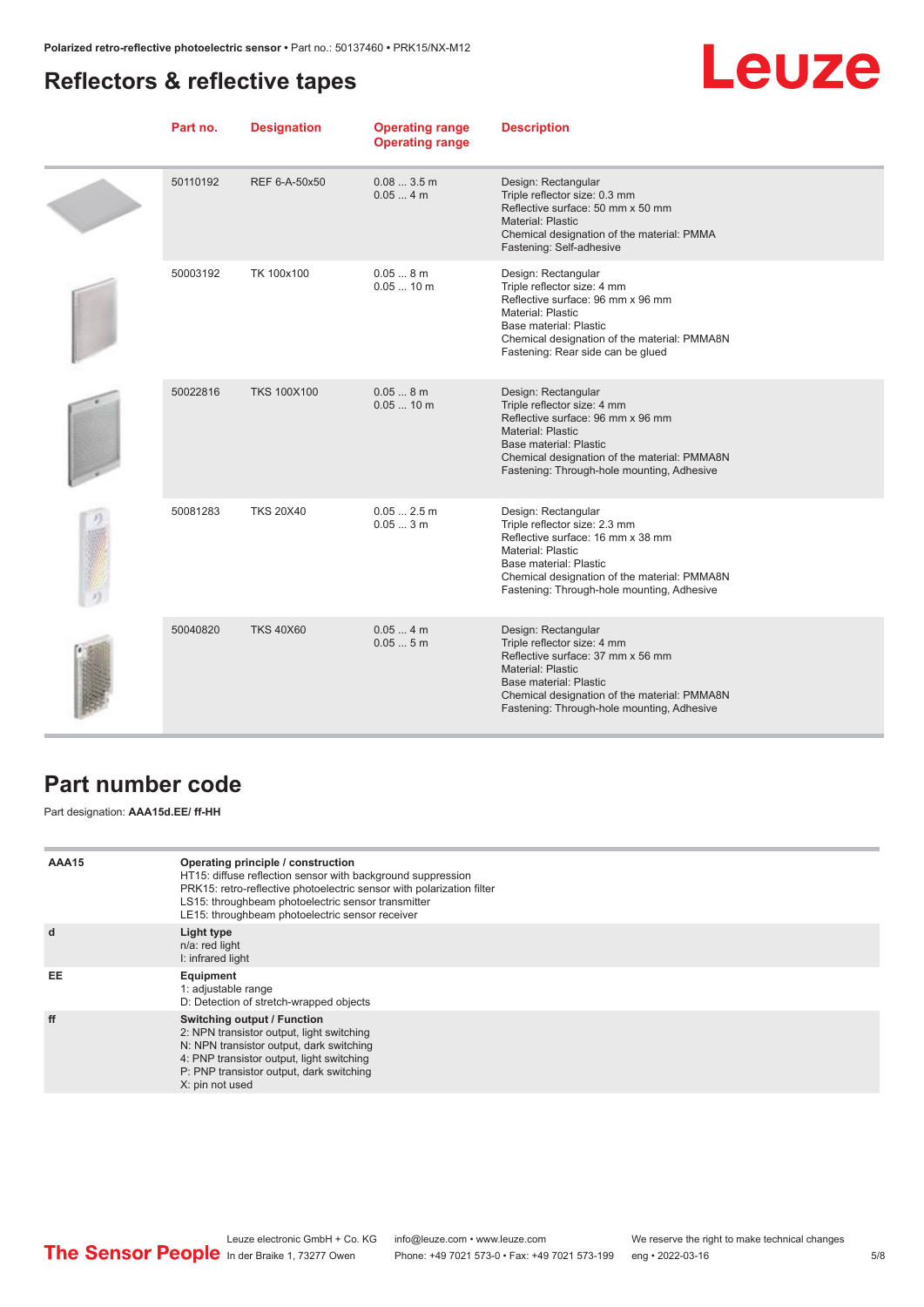### <span id="page-5-0"></span>**Part number code**



**HH Electrical connection** n/a: cable, standard length 2000 mm, 3-wire M8: M8 connector, 4-pin (plug) 200-M12: cable, length 200 mm with M12 connector, 4-pin, axial (plug) M12: M12 connector, 4-pin (plug)

| <b>Note</b>                                                                                     |
|-------------------------------------------------------------------------------------------------|
| $\&$ A list with all available device types can be found on the Leuze website at www.leuze.com. |

### **Notes**

| Observe intended use!                                                                                                                                                                                                         |
|-------------------------------------------------------------------------------------------------------------------------------------------------------------------------------------------------------------------------------|
| $\%$ This product is not a safety sensor and is not intended as personnel protection.<br>₹ The product may only be put into operation by competent persons.<br>$\%$ Only use the product in accordance with its intended use. |

### **Further information**

• Light source: Average life expectancy 100,000 h at an ambient temperature of 25 °C

### **Accessories**

## Connection technology - Connection cables

|  | Part no. | <b>Designation</b>     | <b>Article</b>   | <b>Description</b>                                                                                                                                          |
|--|----------|------------------------|------------------|-------------------------------------------------------------------------------------------------------------------------------------------------------------|
|  | 50130652 | KD U-M12-4A-V1-<br>050 | Connection cable | Connection 1: Connector, M12, Axial, Female, A-coded, 4-pin<br>Connection 2: Open end<br>Shielded: No<br>Cable length: 5,000 mm<br>Sheathing material: PVC  |
|  | 50130690 | KD U-M12-4W-V1-<br>050 | Connection cable | Connection 1: Connector, M12, Angled, Female, A-coded, 4-pin<br>Connection 2: Open end<br>Shielded: No<br>Cable length: 5,000 mm<br>Sheathing material: PVC |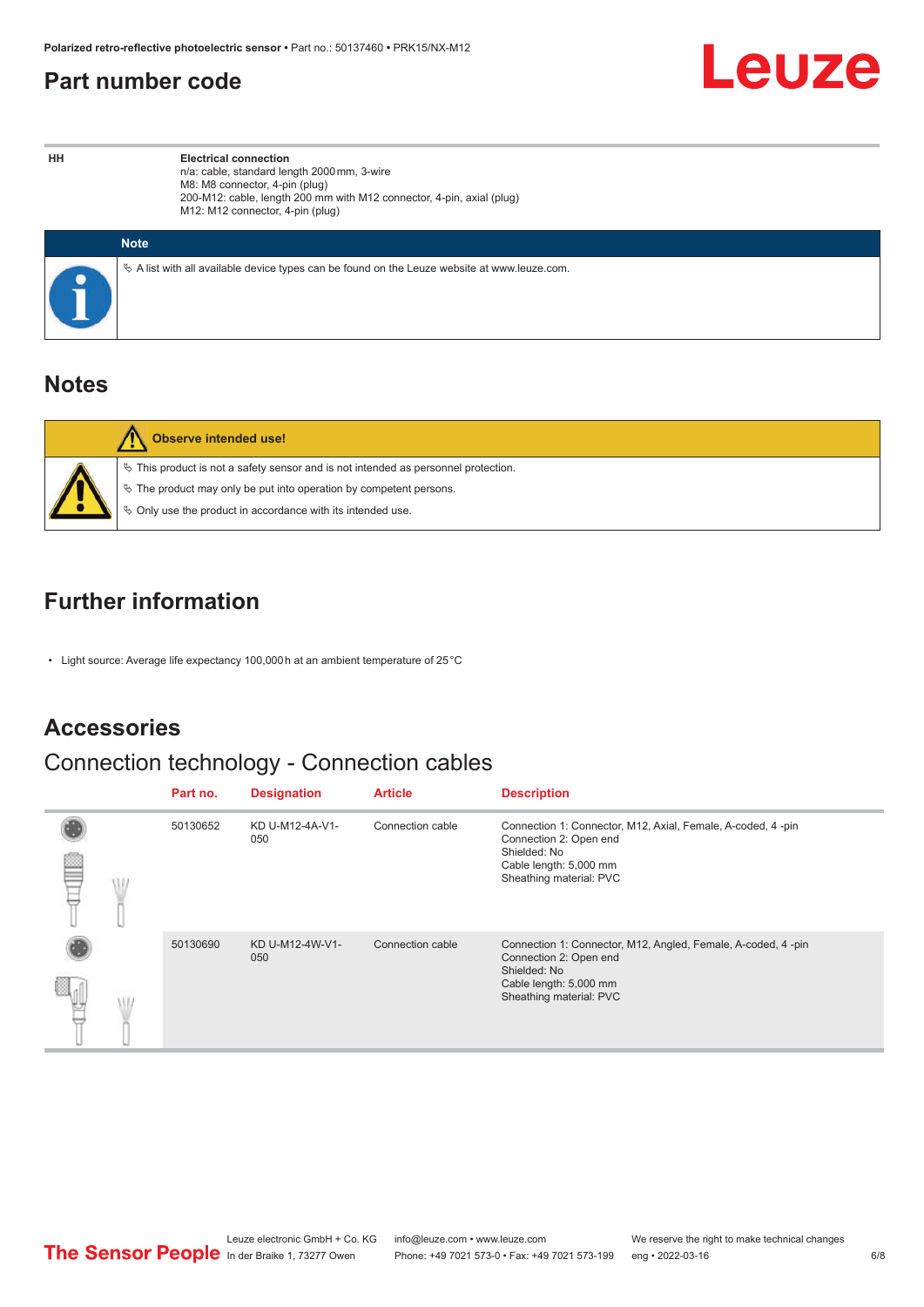### **Accessories**



### Mounting technology - Mounting brackets

| Part no. | <b>Designation</b> | <b>Article</b>  | <b>Description</b>                                                                                                                                                                       |
|----------|--------------------|-----------------|------------------------------------------------------------------------------------------------------------------------------------------------------------------------------------------|
| 50040269 | <b>BT 25</b>       | Mounting device | Design of mounting device: Angle, L-shape<br>Fastening, at system: Through-hole mounting<br>Mounting bracket, at device: Screw type<br>Type of mounting device: Rigid<br>Material: Metal |

### Mounting technology - Rod mounts

| Part no. | <b>Designation</b> | <b>Article</b>  | <b>Description</b>                                                                                                                                                                                                                                           |
|----------|--------------------|-----------------|--------------------------------------------------------------------------------------------------------------------------------------------------------------------------------------------------------------------------------------------------------------|
| 50117829 | BTP 200M-D12       | Mounting system | Design of mounting device: Protection hood<br>Fastening, at system: For 12 mm rod<br>Mounting bracket, at device: Screw type<br>Type of mounting device: Clampable, Adjustable, Turning, 360°<br>Material: Metal                                             |
| 50117255 | BTU 200M-D12       | Mounting system | Design of mounting device: Mounting system<br>Fastening, at system: For 12 mm rod, Sheet-metal mounting<br>Mounting bracket, at device: Screw type, Suited for M3 screws<br>Type of mounting device: Clampable, Adjustable, Turning, 360°<br>Material: Metal |

### Standard reflectors

| Part no. | <b>Designation</b> | <b>Article</b> | <b>Description</b>                                                                                                                                                                                                                     |
|----------|--------------------|----------------|----------------------------------------------------------------------------------------------------------------------------------------------------------------------------------------------------------------------------------------|
| 50081283 | <b>TKS 20X40</b>   | Reflector      | Design: Rectangular<br>Triple reflector size: 2.3 mm<br>Reflective surface: 16 mm x 38 mm<br>Material: Plastic<br>Base material: Plastic<br>Chemical designation of the material: PMMA8N<br>Fastening: Through-hole mounting, Adhesive |
| 50040820 | <b>TKS 40X60</b>   | Reflector      | Design: Rectangular<br>Triple reflector size: 4 mm<br>Reflective surface: 37 mm x 56 mm<br>Material: Plastic<br>Base material: Plastic<br>Chemical designation of the material: PMMA8N<br>Fastening: Through-hole mounting, Adhesive   |

### Reflective tapes for standard applications

| Part no. | <b>Designation</b> | <b>Article</b>  | <b>Description</b>                                                                                                                                      |
|----------|--------------------|-----------------|---------------------------------------------------------------------------------------------------------------------------------------------------------|
| 50108300 | REF 4-A-50x50      | Reflective tape | Design: Rectangular<br>Reflective surface: 50 mm x 50 mm<br>Material: Plastic<br>Chemical designation of the material: PMMA<br>Fastening: Self-adhesive |